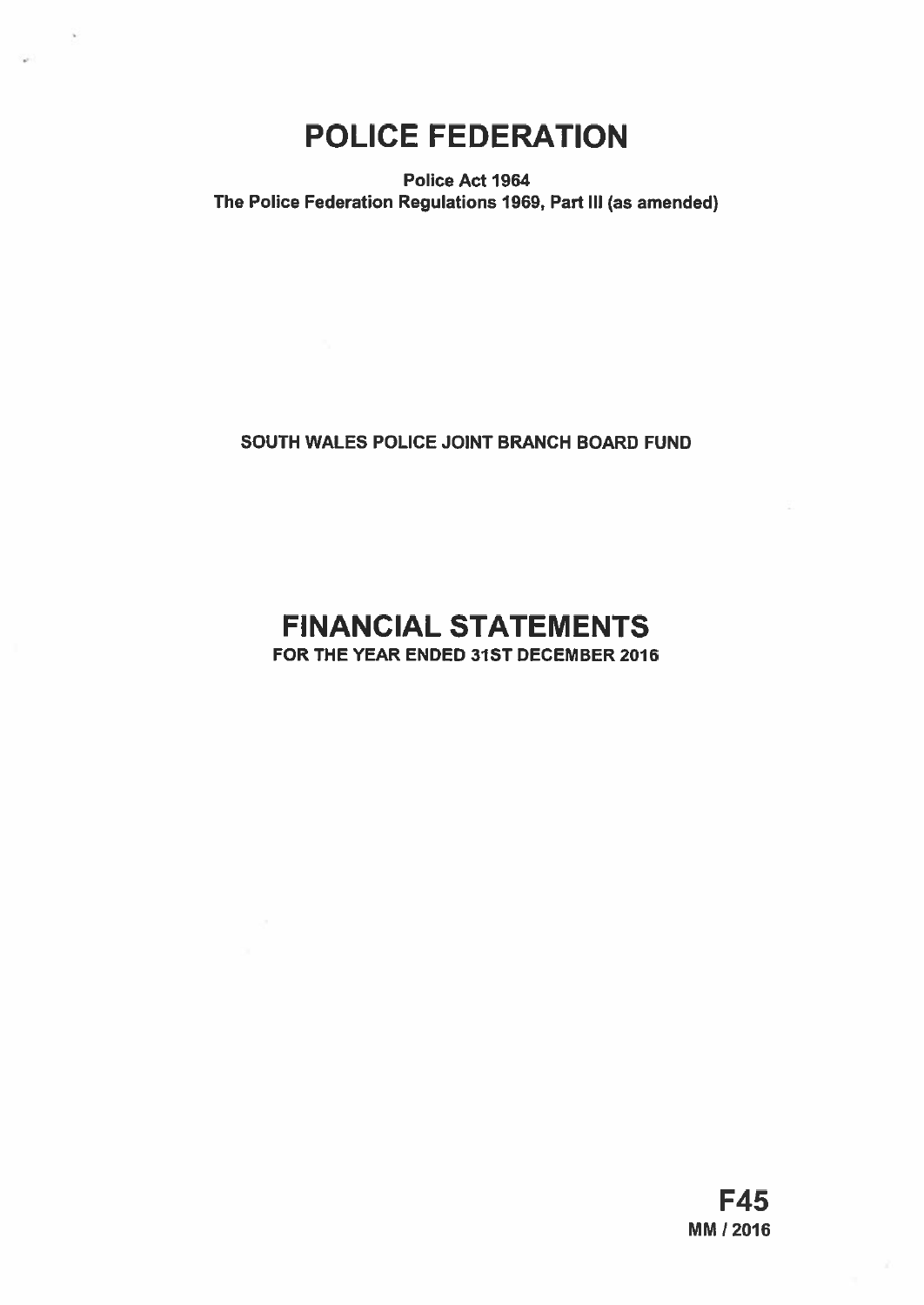### SOUTH WALES POLICE JOINT BRANCH BOARD FUND

 $\tilde{\psi}$ 

Ñ

### YEAR ENDED 31ST DECEMBER 2016

| CHAIRMAN         | S Trigg<br>South Wales Police Federation Office<br><b>Pencoed Police Station</b><br>Heol-Y-Groes<br><b>Bridgend CF35 5PE</b>                                                              |
|------------------|-------------------------------------------------------------------------------------------------------------------------------------------------------------------------------------------|
| SECRETARY        | C Biddlecombe<br>South Wales Police Federation Office<br><b>Pencoed Police Station</b><br><b>Heol-Y-Groes</b><br>Bridgend CF35 5PE                                                        |
| <b>TREASURER</b> | S Morgan (appointed 19 January 2016)<br>P Walker (resigned 19 January 2016)<br>South Wales Police Federation Office<br><b>Pencoed Police Station</b><br>Heol-Y-Groes<br>Bridgend CF35 5PE |
| AUDITORS         | George Hay & Company<br><b>Chartered Accountants &amp; Statutory Auditors</b><br>83 Cambridge Street<br>Pimlico<br>London<br>SW1V4PS                                                      |
| <b>TRUSTEES</b>  | <b>G Hawkins</b><br>South Wales Police Federation Office<br><b>Pencoed Police Station</b><br><b>Heol-Y-Groes</b><br>Bridgend CF35 5PE                                                     |
|                  | J Tyler<br>South Wales Police Federation Office<br><b>Pencoed Police Station</b><br><b>Heol-Y-Groes</b><br>Bridgend CF35 5PE                                                              |
|                  | G Bishop<br>South Wales Police Federation Office<br><b>Pencoed Police Station</b><br><b>Heol-Y-Groes</b><br><b>Bridgend CF35 5PE</b>                                                      |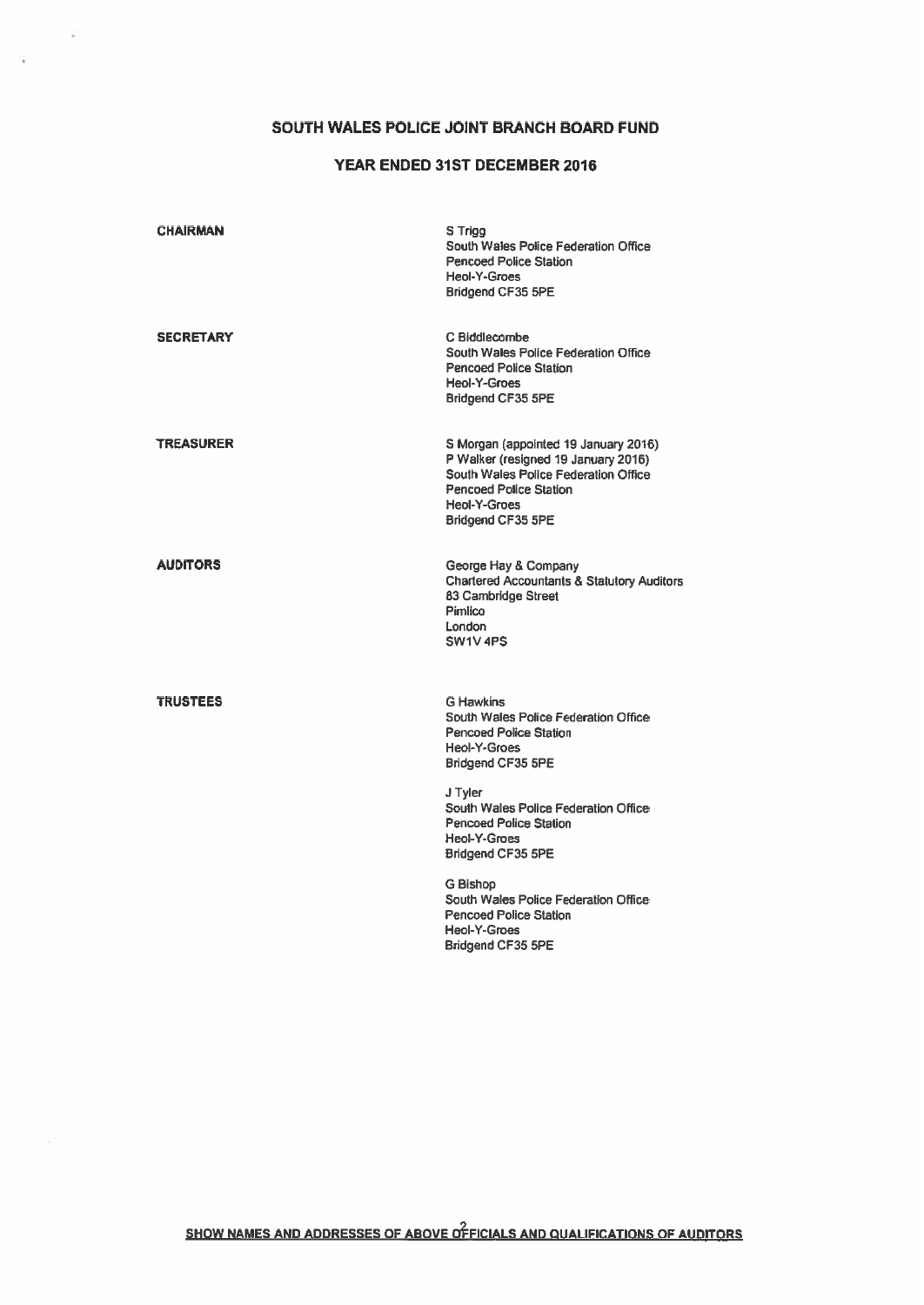### INDEPENDENT AUDITORS REPORT TO THE MEMBERS OF SOUTH WALES POLICE JOINT BRANCH BOARD FUND

We have audited the Financial Statements of the South Wales Police Joint Branch Board Fund for the year ended 31st December 2016, which comprise the Statement of Income and Retained Earnings, Statement of Financial Position, and Notes to the Financial Statements. The Financial Statements have been prepared under the requirements of the Police Federation Regulations and Fund Rules and adopting the measurement principles of FRS 102, "The Financial Reporting Standard applicable in the UK and Republic of Ireland'.

This repor<sup>t</sup> is made solely to the Fund's members, as <sup>a</sup> body. Our audit work has been undertaken so that we might state to the Fund's members those matters we are required to state to them in an auditor's repor<sup>t</sup> and for no other purpose. To the fullest extent permitted by Law, we do not accep<sup>t</sup> or assume responsibility to anyone other than the Fund and the Fund's members as <sup>a</sup> body, for our audit work, for this report, or for the opinions we have formed.

### Respective Responsibilities of the Management Committee and Auditors

As explained more fully in the Statement of Management Committee's Responsibilities set out in the notes to the Financial Statements the managemen<sup>t</sup> committee are responsible for the preparation of the Financial Statements and for being satisfied that they fairly reflect the state of the Fund's affairs as at 31st December 2016 and of its results for the year then ended.

Our responsibility is to audit and express an opinion on the Financial Statements in accordance with applicable law and International Standards on Auditing (UK and Ireland). Those standards require us to comply with the Auditing Practices Board's Ethical Standards for Auditors.

#### Scope of the audit of the Financial Statements

An audit involves obtaining evidence about the amounts and disclosures in the Financial Statements sufficient to <sup>g</sup>ive reasonable assurance that the Financial Statements are free from material misstatement, whether caused by fraud or error. This includes an assessment of: whether the accounting policies are appropriate to the Fund's circumstances and have been consistently applied and adequately disclosed; the reasonableness of significant accounting estimates made by the managemen<sup>t</sup> committee; and the overall presentation of the Financial Statements.

### Opinion on Financial Statements

In our opinion the Financial Statements:

- fairly reflect the state of the Fund's affairs as at 31st December 2016 and of its results for the year then ended;
- have been properly prepare<sup>d</sup> in accordance with the measurement principles of United Kingdom Generally Accepted Accounting Practice; and
- have been prepared in accordance with the Police Federation Regulations and Fund Rules.

### Other Matters

The Financial Statements for the year ended 31st December <sup>2016</sup> includes all funds raised for the purpose of the Joint Branch Board Fund in accordance with Regulation <sup>2</sup> Police Federation (Amendment) Regulations 2015.

Signed: Creans

George Hay & Company Chartered Accountants & Statutory Auditors 63 cambridge Street Pimlico London Dated: ..N'\\'\ SW1V4PS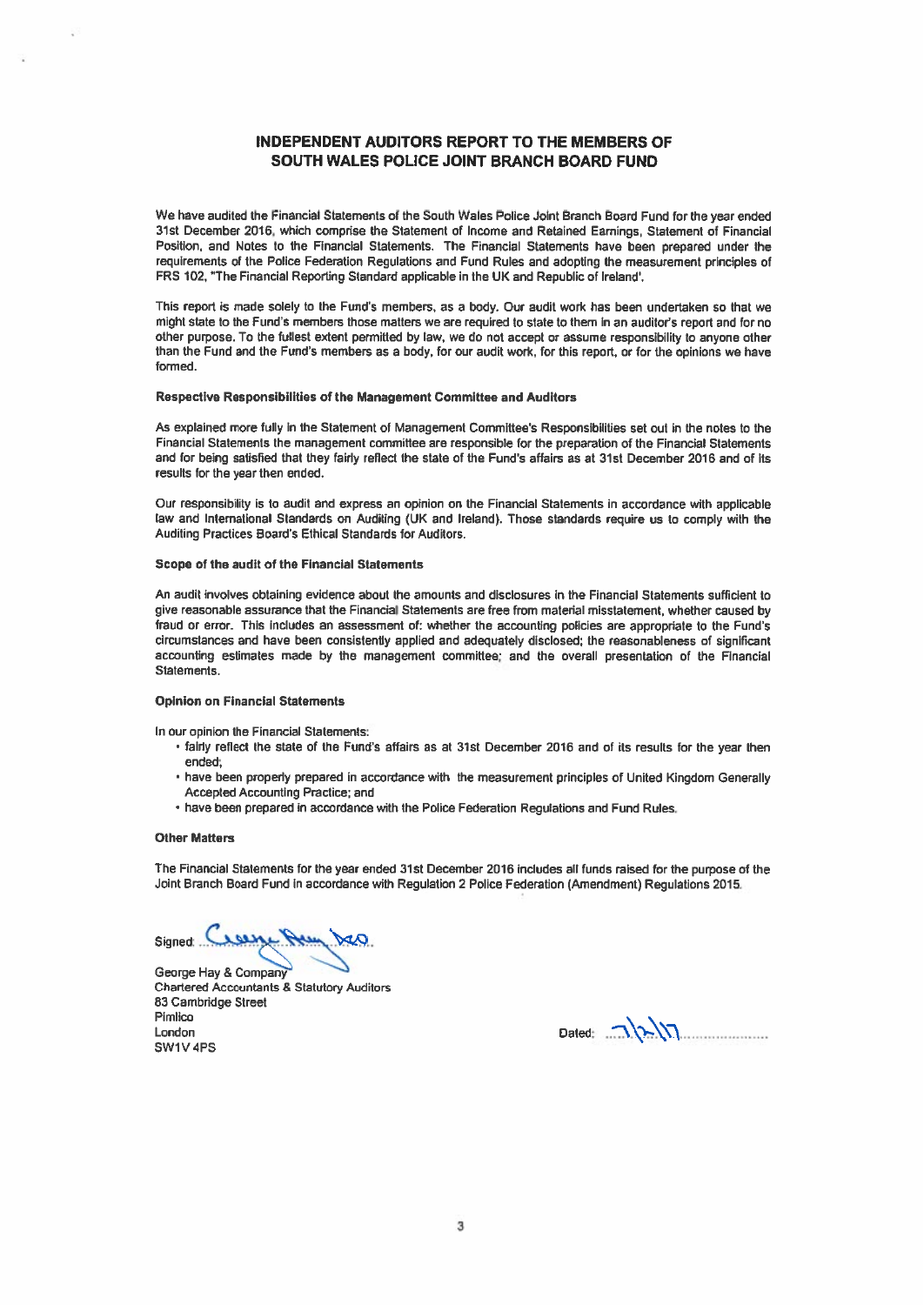### SOUTH WALES POLICE JOINT BRANCH BOARD FUND

Ã.

### STATEMENT OF INCOME AND RETAINED EARNINGS FOR THE YEAR ENDED 31ST DECEMBER 2016

| SOUTH WALES POLICE JOINT BRANCH BOARD FUND                                                                   |                   |                    |
|--------------------------------------------------------------------------------------------------------------|-------------------|--------------------|
| <b>STATEMENT OF INCOME AND RETAINED EARNINGS</b><br>FOR THE YEAR ENDED 31ST DECEMBER 2016                    |                   |                    |
|                                                                                                              | 2016              | 2015               |
| <b>INCOME</b>                                                                                                | £                 | £                  |
| <b>Weekly Subscriptions</b>                                                                                  |                   |                    |
| Constables                                                                                                   | 539,459           | 527,964            |
| Sergeants<br>Inspectors                                                                                      | 110,752<br>41,441 | 120,438<br>47.411  |
|                                                                                                              | 691,652           | 695,813            |
|                                                                                                              |                   |                    |
| Less: Payable to Joint Central Committee 70%<br>Constables                                                   | 377,622           | 92.370             |
| Sergeants                                                                                                    | 77,526            | 21,088             |
| Inspectors                                                                                                   | 29,008            | 8,247              |
| Joint Central Committee                                                                                      | 484,156           | 365,364<br>487,069 |
| <b>TOTAL INCOME</b>                                                                                          | 207,496           | 208,744            |
| Less: ADMINISTRATIVE EXPENSES (Note 1)                                                                       | (214, 079)        | (398, 529)         |
|                                                                                                              |                   |                    |
| (DEFICIT) OF SUBSCRIPTION INCOME                                                                             | (6, 583)          | (189, 785)         |
| <b>OVER EXPENDITURE</b>                                                                                      |                   |                    |
| Add: Other Income - (Note 1.1)                                                                               | 79,149            | 58,531             |
| To include all income as specified in Regulation 2c in the<br>Police Federation (Amendments) Regulation 2015 |                   |                    |
|                                                                                                              |                   |                    |
| <b>SURPLUS / (DEFICIT) FOR THE YEAR</b>                                                                      | 72,566            | (131, 254)         |
| <b>BEFORE GAINS / (LOSSES)</b>                                                                               |                   |                    |
| Gains / (Losses) - (Note 1.2)                                                                                |                   |                    |
| Value Adjustments on Investments                                                                             |                   |                    |
| Value Adjustments on Investment Properties                                                                   | (2,940)           | (20, 625)          |
| Deferred Tax on Value Adjustments                                                                            | 588               | 8,819              |
|                                                                                                              |                   |                    |
| <b>SURPLUS / (DEFICIT) FOR THE YEAR</b>                                                                      | 70,214            | (143,060)          |
| <b>RETAINED EARNINGS BROUGHT FORWARD</b>                                                                     | 687,942           | 831,002            |
| <b>RETAINED EARNINGS CARRIED FORWARD</b>                                                                     | 758,156           | 687,942            |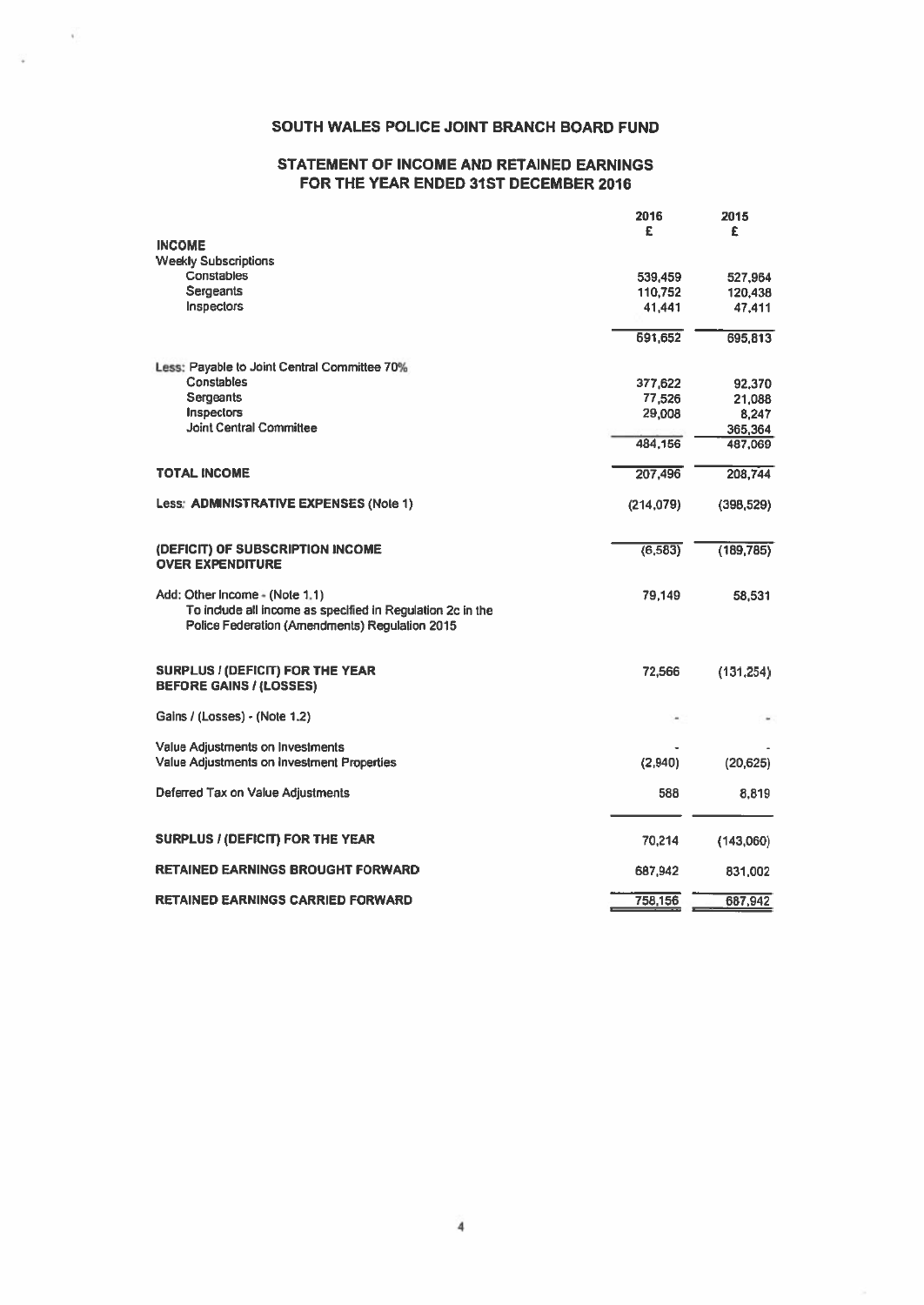### SOUTH WALES POLICE JOINT BRANCH BOARD FUND

 $\hat{\phantom{a}}$ 

### STATEMENT OF FINANCIAL POSITION AS AT 31ST DECEMBER 2016

| <b>SOUTH WALES POLICE JOINT BRANCH BOARD FUND</b>              |              |                                          |                         |                         |
|----------------------------------------------------------------|--------------|------------------------------------------|-------------------------|-------------------------|
|                                                                |              |                                          |                         |                         |
| STATEMENT OF FINANCIAL POSITION AS AT 31ST DECEMBER 2016       |              |                                          |                         |                         |
|                                                                |              |                                          |                         |                         |
|                                                                | 2016<br>Cost | Accumulated<br>Depreciation/             | 2016<br><b>Net Book</b> | 2015<br><b>Net Book</b> |
|                                                                |              | <b>Revaluation/</b><br><b>Impairment</b> | Value                   | <b>Value</b>            |
|                                                                | T            | £                                        | £                       | £                       |
| <b>TANGIBLE FIXED ASSETS</b><br><b>Furniture and Fittings</b>  | 63,229       | 58,630                                   | 4,599                   | 5,411                   |
| <b>Computer Equipment</b>                                      | 51,667       | 50,410                                   | 1,257                   | 2,513                   |
| <b>Electronic Equipment</b>                                    | 18,972       | 18,907                                   | 65                      | 88                      |
|                                                                | 133,868      | 127,947                                  | 5.921                   | 8,012                   |
|                                                                |              |                                          |                         |                         |
|                                                                | 2016         | 2015                                     | 2016                    | 2015                    |
| <b>INVESTMENTS</b>                                             | Cost         | Cost                                     | <b>Market</b><br>Value  | <b>Market</b><br>Value  |
|                                                                | Ē            | $\overline{\epsilon}$                    | £                       | £                       |
| <b>Investments</b><br><b>Investment Properties</b>             | 166,937      | 166,937                                  | 119,900                 | 122,840                 |
| Others - (Specify)                                             |              |                                          |                         |                         |
|                                                                | 166,937      | 166,937                                  | 119,900                 | 122,840                 |
| <b>CURRENT ASSETS</b>                                          |              |                                          |                         |                         |
|                                                                |              |                                          |                         |                         |
| <b>Subscriptions Due</b><br>Cash at Bank and in Hand           |              |                                          | 57,402                  | 57,993                  |
| <b>Other Debtors</b>                                           |              |                                          | 554,137<br>21,752       | 504,204<br>10,342       |
| Deferred Tax                                                   |              |                                          | 9,407                   | 8,819                   |
| <b>Stock</b>                                                   |              |                                          |                         | 325                     |
|                                                                |              |                                          | 642,698                 | 581,683                 |
| <b>CURRENT LIABILITIES</b>                                     |              |                                          |                         |                         |
| Contributions due to Joint Central Committee (Note 4)          |              |                                          | (12, 864)               | (20, 732)               |
| <b>Corporation Tax</b>                                         |              |                                          | 5,618                   | 24,802                  |
| <b>Sundry Accrued Expenses</b><br><b>Death Benefit</b>         |              |                                          | 10,659<br>6,950         | 13,573<br>6,950         |
|                                                                |              |                                          | 10,363                  | 24,593                  |
|                                                                |              |                                          |                         |                         |
| <b>NET CURRENT ASSETS / (LIABILITIES)</b>                      |              |                                          | 632,335                 | 557,090                 |
|                                                                |              |                                          |                         |                         |
| TOTAL ASSETS LESS CURRENT LIABILITIES                          |              |                                          | 758,156                 | 687,942                 |
| <b>CREDITORS: Amounts Falling Due After More Than One Year</b> |              |                                          |                         |                         |
| (Specify)                                                      |              |                                          |                         |                         |
|                                                                |              |                                          |                         |                         |
| <b>NET ASSETS</b>                                              |              |                                          | 758,156                 | 687,942                 |
| <b>REPRESENTED BY</b>                                          |              |                                          |                         |                         |
| <b>Retained Earnings</b>                                       |              |                                          | 758,156                 | 687,942                 |
| Other Reserves - (Specify)                                     |              |                                          |                         |                         |
|                                                                |              |                                          | 758,156                 | 687,942                 |

We certify that we have fully complied with the Regulation <sup>2</sup> Police Federation (Amendment) Regulations 2015

| These financial statements have been propored using the measurement principles and provisions of FRS 102. |
|-----------------------------------------------------------------------------------------------------------|
|                                                                                                           |
| Signed<br><b>CHAIRMAN</b>                                                                                 |
| Signed<br><b>TREASURER</b>                                                                                |
|                                                                                                           |
| Date financial statements approved:                                                                       |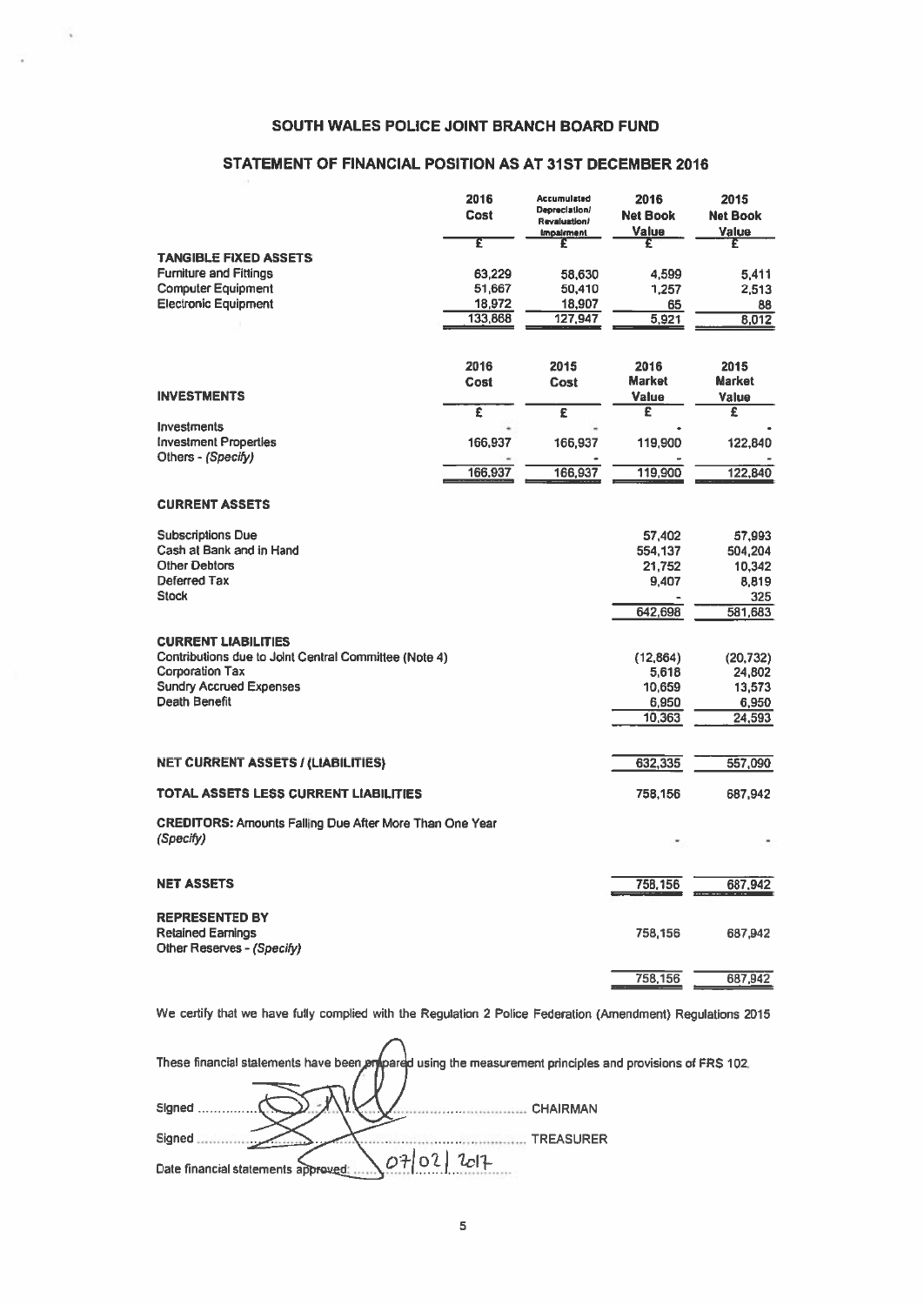$\lambda$ 

Ġ.

|     |                                                                             | 2016          | 2015              |
|-----|-----------------------------------------------------------------------------|---------------|-------------------|
| 1.  | <b>ADMINISTRATIVE EXPENSES</b>                                              | £             | £                 |
|     |                                                                             |               |                   |
|     | Additional Responsibility Payments (Honoraria)                              | 25,793        | 35,793            |
|     | <b>Annual Conference</b>                                                    | 2,085         | 828               |
|     | <b>Audit and Accountancy Charges</b>                                        | 8,333         | 8,362             |
|     | <b>Bank Charges</b><br><b>Clerical Assistance and Social Security Costs</b> | 465<br>64,829 | 249<br>56,362     |
|     | Communication                                                               | 3,389         | 5,340             |
|     | <b>Computer Consumables</b>                                                 | 4,232         | 11,812            |
|     | <b>Corporation Tax</b>                                                      | 3,922         | 1,945             |
|     | Depreciation                                                                | 2,091         | 5,545             |
|     | Donations                                                                   | 1.550         | 1,750             |
|     | Hospitality                                                                 | 4,562         | 829               |
|     | <b>Incidental Overnight Expenses</b><br>Insurance                           | 245<br>7.935  | 472<br>5.640      |
|     | <b>Meeting Expenses</b>                                                     | 1,540         | 1,137             |
|     | <b>Official Publications</b>                                                | 16,005        | 13,569            |
|     | Postage, Printing and Stationery                                            | 276           | 1,023             |
|     | <b>Repairs and Maintenance</b>                                              | 93            | 5.095             |
|     | <b>Sundry Expenses</b>                                                      | 1,954         | 1,566             |
|     | Travel                                                                      | 30,619        | 31,478            |
|     | Other Expenses - (Specify)                                                  |               |                   |
|     | <b>Chalet Expenses</b>                                                      | 12,789        | 9,136             |
|     | <b>Legal and Professional Fees</b>                                          | 7,451         | 6,008             |
|     | <b>Office Rates and Utility Costs</b>                                       | 7,033         | 1,131             |
|     | <b>Payroll Service</b>                                                      | 1.944         | 1,153             |
|     | <b>Presentations and Gifts</b>                                              | 325           | 4,923             |
|     | <b>Training and Seminars</b>                                                | 4.619         | 3,844             |
|     | <b>Media and Exhibitions</b><br><b>Property Disposal Loss</b>               | ٠             | 18,305<br>165,234 |
|     |                                                                             |               |                   |
|     | TOTAL AS PER STATEMENT OF INCOME AND RETAINED EARNINGS                      | 214,079       | 398,529           |
|     |                                                                             | 2016          | 2015              |
|     |                                                                             | £             | £                 |
| 1.1 | <b>OTHER INCOME</b>                                                         |               |                   |
|     | Bank Interest (Gross)                                                       | 746           | 1,045             |
|     | Group Insurance Commission Income                                           | 49,148        | 38,665            |
|     | <b>Reimbursement of Administrative Expenses</b>                             | 16,835        | 3,549             |
|     | <b>Advertising Income</b>                                                   | 8,020         | 10.447            |
|     | <b>Chalet Properties Rental Income</b>                                      | 4,400         | 4,825             |
|     | TOTAL AS PER STATEMENT OF INCOME AND RETAINED EARNINGS                      | 79,149        | 58,531            |
|     |                                                                             |               |                   |
|     |                                                                             | 2016          | 2015              |
|     |                                                                             | £             | £                 |
| 1.2 | <b>GAINS / (LOSSES)</b>                                                     |               |                   |
|     | Gain / (Loss) on Investments                                                |               |                   |
|     | TOTAL AS PER STATEMENT OF INCOME AND RETAINED EARNINGS                      |               |                   |
|     |                                                                             |               |                   |

- 2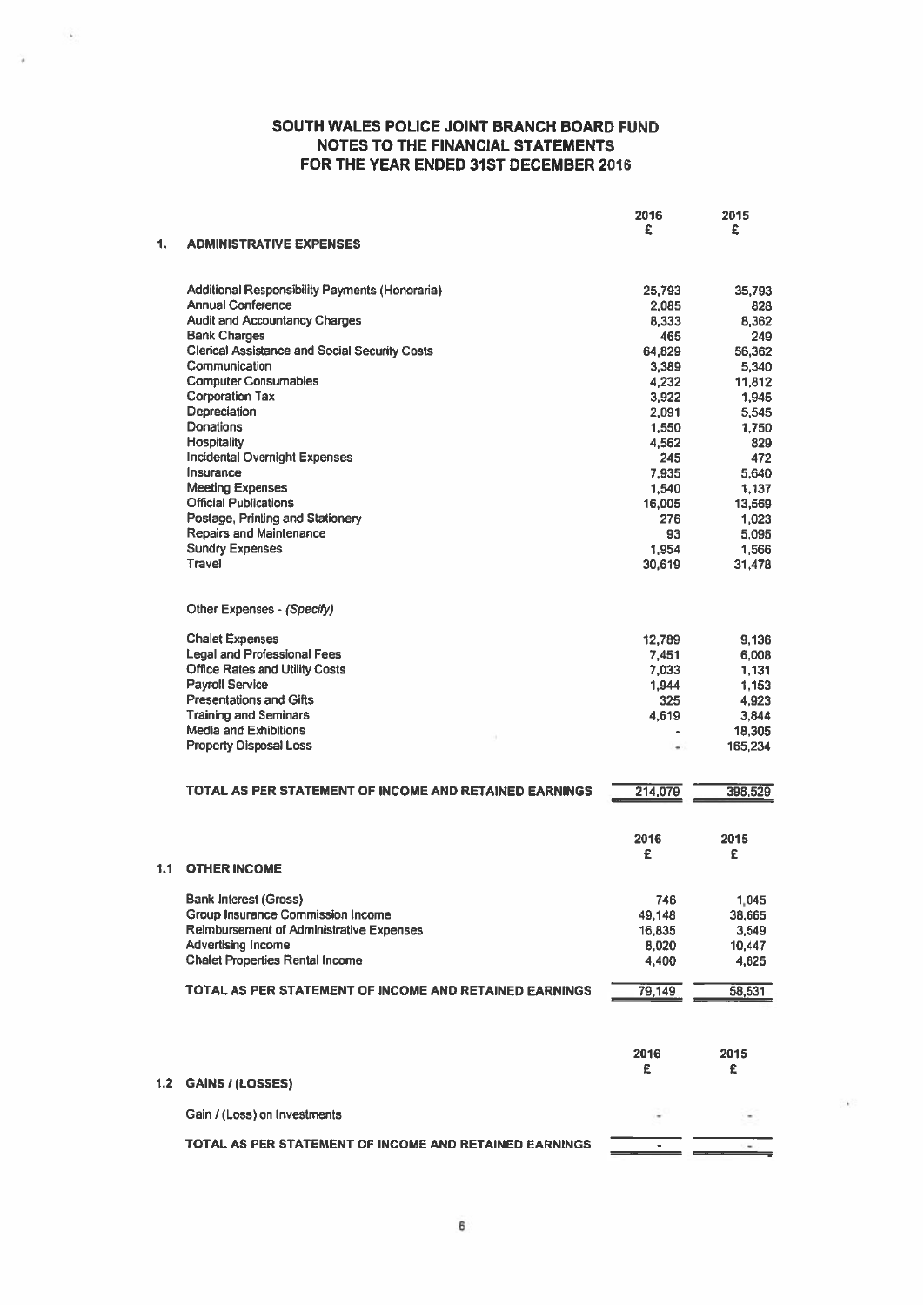### 2. ACCOUNTING POLICIES

### A. Basis of Preparing the Financial Statements

The Financial Statements have been prepared under the requirements of the Police Federation Regulations and Fund Rules and adopting the measurement principles of Financial Reporting Standard 102 Section IA. iThe Financial Reporting Standard applicable in the UK and Republic of Ireland" (FRS 102) applicable to small entities.

This is the first year in which the Financial Statements have been prepared in accordance with FRS 102 Section 1A - small entities. Refer to note 8 for an explanation of the transition.

The date of the transition is 1st January 2015. The transition to FRS 102 Section 1A has resulted in <sup>a</sup> small number of changes in the accounting policies to those used previously.

### B. Accounting Convention

The Financial Statements have been prepared under the historic cost convention.

#### C. Income

Income is primarily derived from subscriptions collected from the Funds members.

Other income sources may include rental / investment income and income generated from providing member services.

### D. Expenditure

Expenditure is shown inclusive of Value Added Tax.

#### **E. Depreciation**

Depreciation has been calculated at rates required to write off the relevant assets over their anticipated lives.

The applicable annual rates are: Furniture and Fittings **Example 2018** — 15% reducing balance basis<br>
Computer Equipment **Funding Computer Computer** 25% straight line basis Computer Equipment<br>
Other Assets<br>
Other Assets<br>  $-25%$  reducing balance Property-(Specify)

- 25% reducing balance basis

#### F. Taxation

Provision is made for Corporation Tax in respect of the Fund's liability to taxation on investment income. capital gains and income derived from third party transactions.

#### C. Investments (if applicable)

Investments and investment properties are shown in the Financial Statements at market value.

### H. Deferred Taxation (if applicable)

Deferred taxation is provided on the liability method to take account of timing differences between the treatment of certain items for accounts purposes and their treatment for tax purposes.

I. Other Policies - (Specify)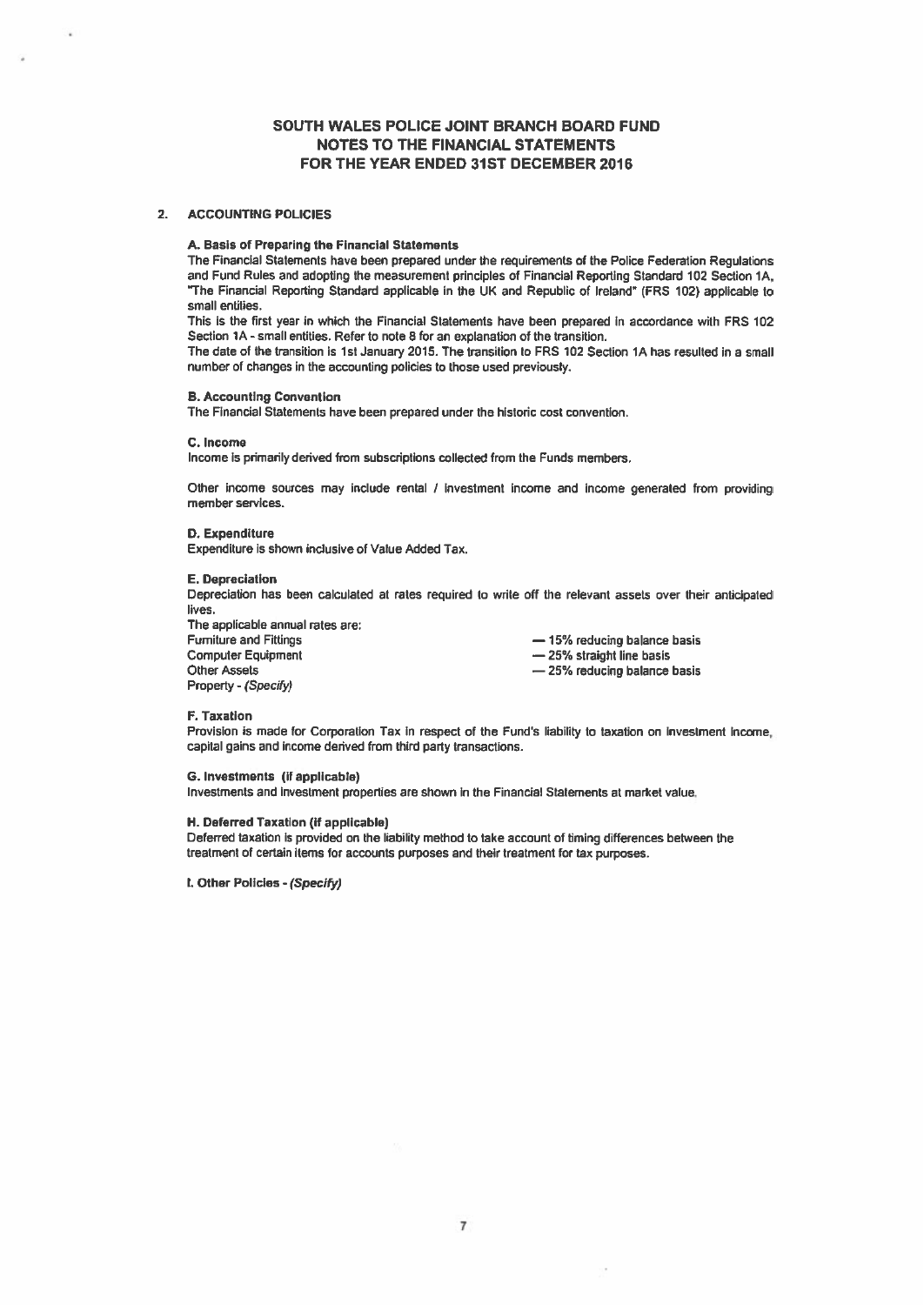### 3. STATEMENT OF MANAGEMENT COMMITTEE'S RESPONSIBILITIES

Regulation 18(2) of The Police Federation Regulations (as amended) requires the Committee, in relation to Federation funds held by it, to keep accounts showing all monies received or paid out and to cause the Financial Statements for each year to be audited by an independent auditor, In causing the Financial Statements to be prepared, the Committee is required to:

Select suitable accounling policies and apply them consistently.

Make judgements and estimates that are reasonable and prudent.

Ensure that the Financial Statements are prepared on the going concern basis unless it is appropriale to presume otherwise.

The Committee is responsible for keeping adequate accounting records and also is responsible for safe guarding the assets of the Fund and hence for taking reasonable steps for the prevention and detection of fraud and other irregularities.

### 4. CONTRIBUTIONS DUE FROM / (TO) JOINT CENTRAL COMMITTEE

|                                | 2016      | 2015     |
|--------------------------------|-----------|----------|
|                                | £         | £        |
| <b>Constables</b>              | ۰         | (37,630) |
| <b>Sergeants</b>               | $\bullet$ | (10.912) |
| <b>Inspectors</b>              | ٠         | (12,753) |
| <b>Joint Central Committee</b> | (12, 864) | 40,563   |
|                                | (12, 864) | (20,732) |

### 5. CONTRIBUTING AND NON CONTRIBUTING MEMBERS AT 31ST DECEMBER 2016

|                               | 2016<br><b>No. of Contributing</b><br><b>Members</b> | 2015  | 2016<br><b>No. of Non Contributing</b><br><b>Members</b> | 2015 | 2016 | 2015<br>Others <sup>*</sup> |
|-------------------------------|------------------------------------------------------|-------|----------------------------------------------------------|------|------|-----------------------------|
| Cadets                        | ۰                                                    |       |                                                          |      |      |                             |
| Constables                    | 2,226                                                | 2,227 | ٠                                                        |      |      |                             |
| Sergeants<br>Inspectors/Chief | 457                                                  | 465   | $\bullet$                                                |      |      |                             |
| <b>Inspectors</b>             | 171                                                  | 185   | ۰                                                        |      |      |                             |
|                               | 2,854                                                | 2,877 |                                                          |      |      |                             |

\* This column refers to those members who are non contributors by virtue of receiving no pay, being on unpaid maternity leave or serving officers on career breaks. (JBB Circular 53/96 refers)

### 6. INVESTMENTS (if applicable)

|                             | 2016<br><b>Market</b><br>Value | 2015<br><b>Market</b><br>Value<br>F |
|-----------------------------|--------------------------------|-------------------------------------|
|                             |                                |                                     |
| <b>Equities</b>             | ۰                              |                                     |
| <b>Fixed Interest Funds</b> | $\overline{\phantom{a}}$       |                                     |
| <b>Unit Trusts</b>          | ü                              | $\ddot{\phantom{0}}$                |
| Others - (Specify)          | ۰                              | $\sim$                              |
|                             |                                |                                     |

### 7. INVESTMENT PROPERTIES (if applicable)

|                              | 2016<br><b>Market</b><br><b>Value</b> | 2015<br><b>Market</b><br>Value |
|------------------------------|---------------------------------------|--------------------------------|
|                              |                                       | c                              |
| <b>Investment Properties</b> | 119,900                               | 122,840                        |
|                              | 119,900                               | 122,840                        |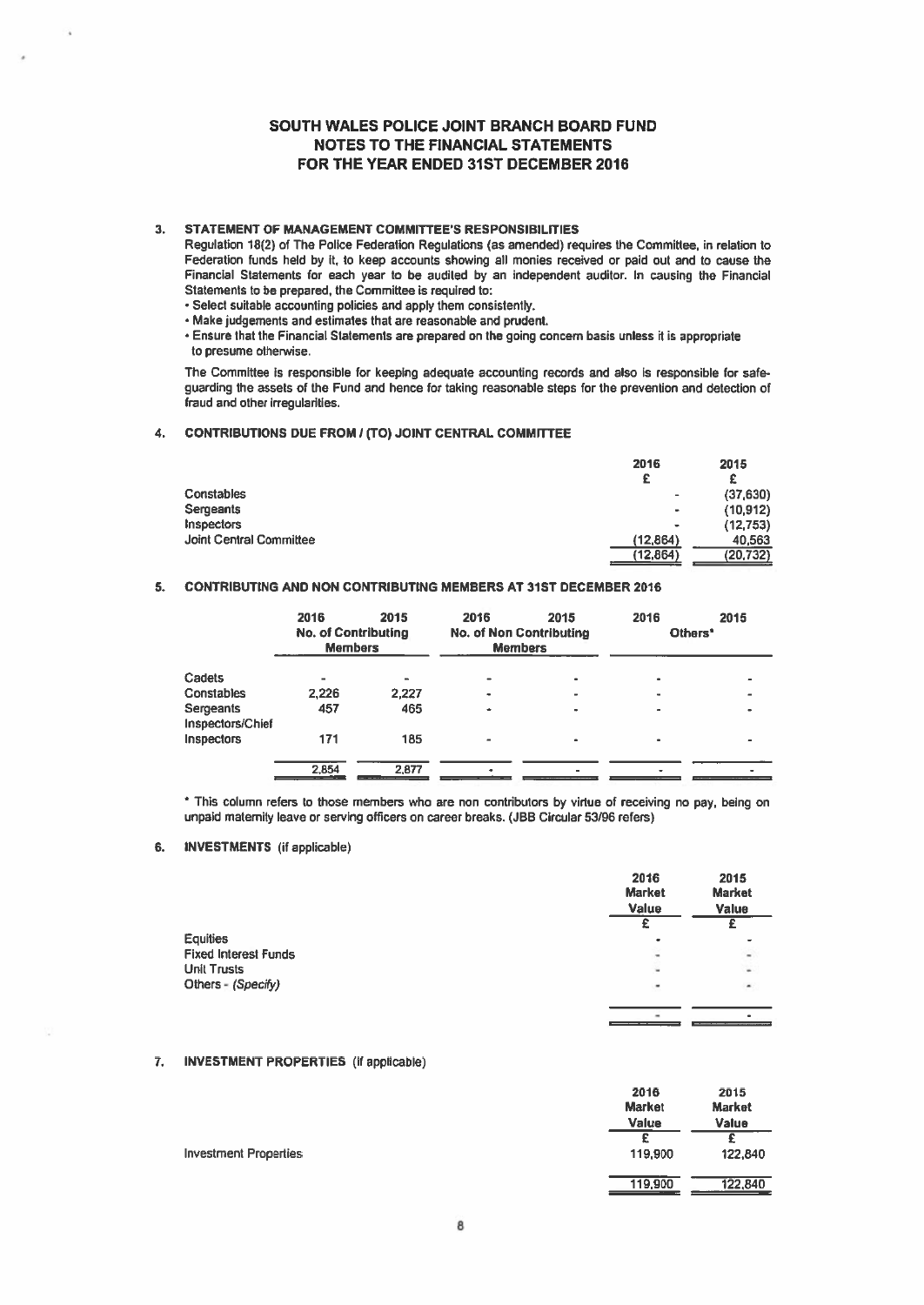### 8. TRANSITION TO FRS 102 SECTION IA - SMALL ENTITIES

This is the first year that the entity has presented Financial Statements complying with the measurement principles of FRS 102 Section 1A. The entity has restated the comparative prior year amounts (where applicable) in accordance with FRS 102 Section 1A requirements.

### CHANGES UNDER FRS 102 SECTION 1A - SMALL ENTITIES

1. Investments and investment properties are now measured at market value rather than at historic cost. 2. Deferred tax on change in measurement of investments from historic cost to market value.

### Restated Statement of Financial Position

|                                                                      | <b>Explanation</b> | £         |
|----------------------------------------------------------------------|--------------------|-----------|
| Original Retained Earnings at 31 December 2015                       |                    | 699,748   |
| <b>Restatement of Investments and Investment Properties</b>          |                    | (20, 625) |
| Deferred Tax on Restatement of Investments and Investment Properties | 2                  | 8,819     |
| Restated Retained Earnings at 31 December 2015                       |                    | 687,942   |
|                                                                      |                    |           |
|                                                                      |                    |           |

Restated Statement of Income and Retained Eaminos

|                                                                      | Explanation |            |
|----------------------------------------------------------------------|-------------|------------|
| Original Surplus / (Deficit) for the Year Ended 31 December 2015     |             | (131, 254) |
| Restatement of Investments and Investment Properties                 |             | (2.940)    |
| Deferred Tax on Restatement of Investments and Investment Properties | 2           | 588        |
| Restated Surplus / (Deficit) for the Year Ended 31 December 2015     |             | (133,606)  |